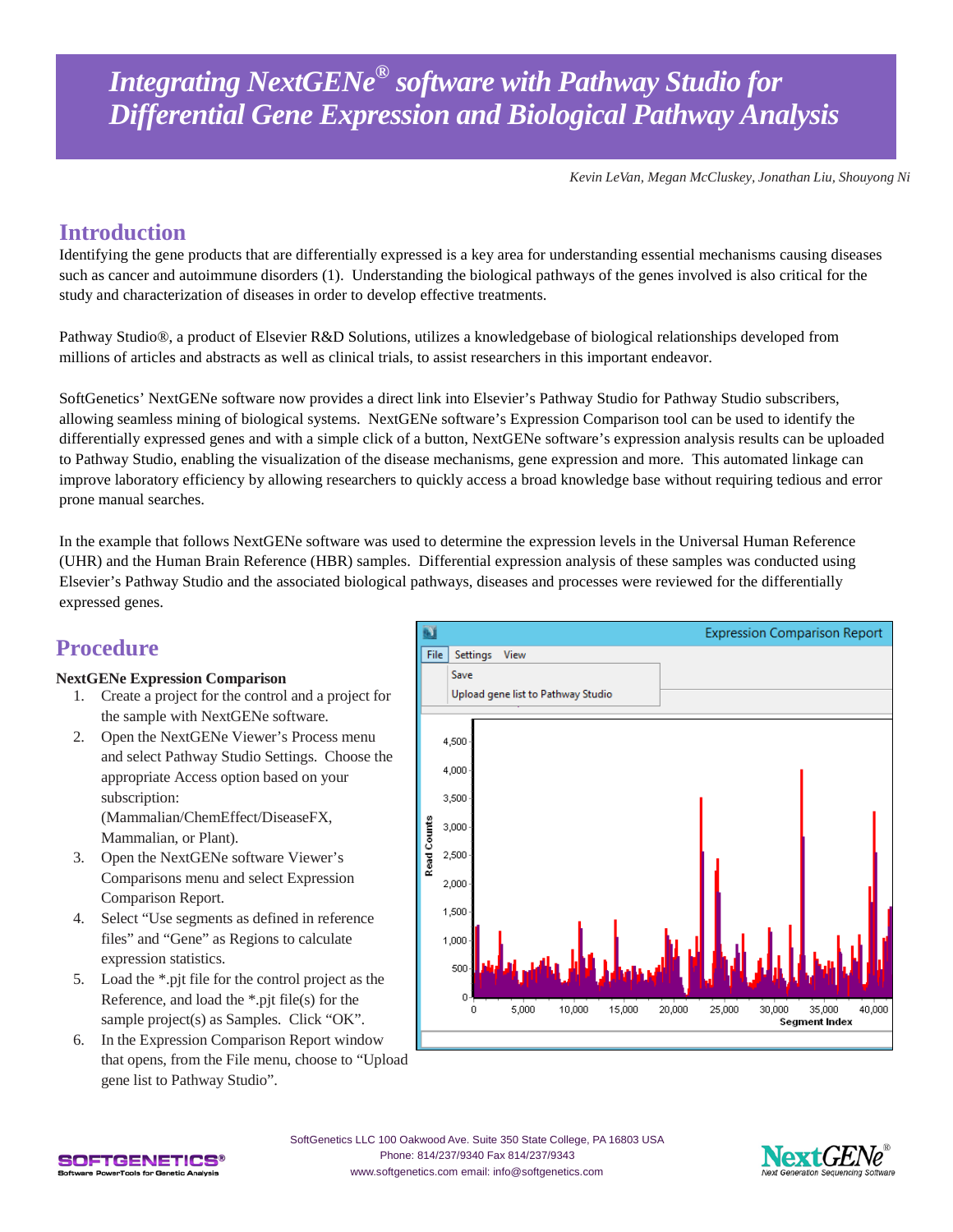| Name                    | UHR_Output               | Product     | NextGENe                      |       |         |  |
|-------------------------|--------------------------|-------------|-------------------------------|-------|---------|--|
| Organization            | Softgenetics             | Organism    | Human<br>$\blacktriangledown$ |       |         |  |
| Property description    |                          | (Optional)  |                               |       |         |  |
| Property source         |                          | (Optional)  |                               |       |         |  |
| $-$ Sample $-$          |                          |             |                               |       |         |  |
| Sample name             | UHR_Output               | Class name  | strain                        | Value | control |  |
| Sample name             | HBR_Output               | Class name  | strain                        | Value | case    |  |
| Differential expression |                          |             |                               |       |         |  |
| DE1<br>Name             | HBR_Output vs UHR_Output |             |                               |       |         |  |
| Sample set1             | HBR_Output               | Sample set2 | UHR_Output                    |       |         |  |

7. Enter Sample Settings. The project results will be listed in Pathway Studio with the "Name" provided.

The Expression Comparison data is imported to Pathway Studio and differential expression values of log2ratio fold change and pvalue are calculated. A list of all submitted projects is shown in Pathway studio. Double-click on any project to view these comparative values in table format. Follow the steps below to carry out a detailed differential expression pathway analysis.

#### **Pathway Studio Differential Expression Analysis**

- 1. Once the gene expression ratios are uploaded to Pathway Studio, right click on the Project and select Experiment Summary Analysis.
- 2. Click "Calculate Differential Expression", choose the Case and Control and Add them to the Differential Expression step. Optionally select a Multiple Testing Correction option. Click "Run".
- 3. Select the Differential Sample and choose "Start Analyses".

### **Results**

The Summary will show the Top Differentially Expressed Genes and all relevant pathways, diseases, cell processes and regulators. When evaluating the differential expression between the Universal Human Reference (UHR) and the Human Brain Reference (HBR), top diseases included epilepsy, top regulators included REST gene and top upregulated genes includes STX1B, as would be expected for a comparison of these samples.

| Summary contains 15 results with 117 pathways and 2<br>groups | <b>P</b> Top Diseases                          | Name: Sub-Networks for 0202_UHR_HBR: case vs control |                         |                           |                                    |          |            |
|---------------------------------------------------------------|------------------------------------------------|------------------------------------------------------|-------------------------|---------------------------|------------------------------------|----------|------------|
| ⊿ Summary                                                     | Name                                           | Total # of Neighbors                                 | # of Measured Neighbors | Gene Set Seed             | Measured Neighbors   Median change |          | p-value    |
| ▲ Top Pathways                                                | & Upstream Neighbors of Epilepsy               | 537                                                  | 392                     | Epilepsy                  | KCNA2, SLC6A1, SN 2.11826          |          | 4.60117E-7 |
| Immunological Pathways<br>$\triangleright$                    | & Upstream Neighbors of Seizures               | 648                                                  | 464                     | <b>Seizures</b>           | KCNA2, SLC6A1, SN 1.55347          |          | 4.78916E-7 |
| <b>D</b> Toxicity Pathways                                    | A Upstream Neighbors of hippocampal sclero     | 18                                                   | 14                      | hippocampal sclero        | SLC6A1, MAPK8, KC 10.76527         |          | 1.68490E-5 |
| Expression Targets Pathways<br>Nociception Pathways           | & Upstream Neighbors of Status Epilepticus     | 236                                                  | 170                     | <b>Status Epilepticus</b> | SLC6A1, AQP4, RIM 1.85014          |          | 2.16273E-5 |
| Metabolic Pathways<br>$\triangleright$                        | & Upstream Neighbors of Schizophrenia          | 545                                                  | 399                     | Schizophrenia             | SLC6A1, SNAP25, A 1.76872          |          | 2.40475E-5 |
| Receptor Signaling                                            | & Upstream Neighbors of seizure susceptibility | 114                                                  | 79                      | seizure susceptibility    | AQP4, GNG3, SLITR                  | 2.85061  | 5.36981E-5 |
| $\triangleright$ $\blacksquare$ Cell Signaling                | & Upstream Neighbors of hemiplegic migraine    | 7                                                    | $\overline{7}$          | hemiplegic migraine       | ATP1A2, ATP1A3, SL                 | 52,96491 | 1.71737E-4 |
| Inflammation Pathways                                         | & Upstream Neighbors of Hyperkinesis           | 41                                                   | 27                      | Hyperkinesis              | SNAP25, HTR2A, GR 7.28571          |          | 1.78881E-4 |
| <b>External Transduction Pathways</b>                         | No Upstream Neighbors of Pulmonary Embolism    | 41                                                   | 27                      | <b>Pulmonary Embolism</b> | FABP3, APLN, ELAN                  | -4.57475 | 1.99700E-4 |
| Disease Collections                                           | & Upstream Neighbors of malignant ascites      | 21                                                   | 11                      | malignant ascites         | FLT1, KDR, CD9, VE                 | -8.58462 | 2.07986E-4 |
| ▷ a Cell Process Pathways                                     |                                                |                                                      |                         |                           |                                    |          |            |
| Top Diseases                                                  |                                                |                                                      |                         |                           |                                    |          |            |
| Top Cell Processes<br>Top Regulators                          |                                                |                                                      |                         |                           |                                    |          |            |
| Top Differentially Expressed Genes                            |                                                |                                                      |                         |                           |                                    |          |            |
|                                                               |                                                |                                                      |                         |                           |                                    |          |            |